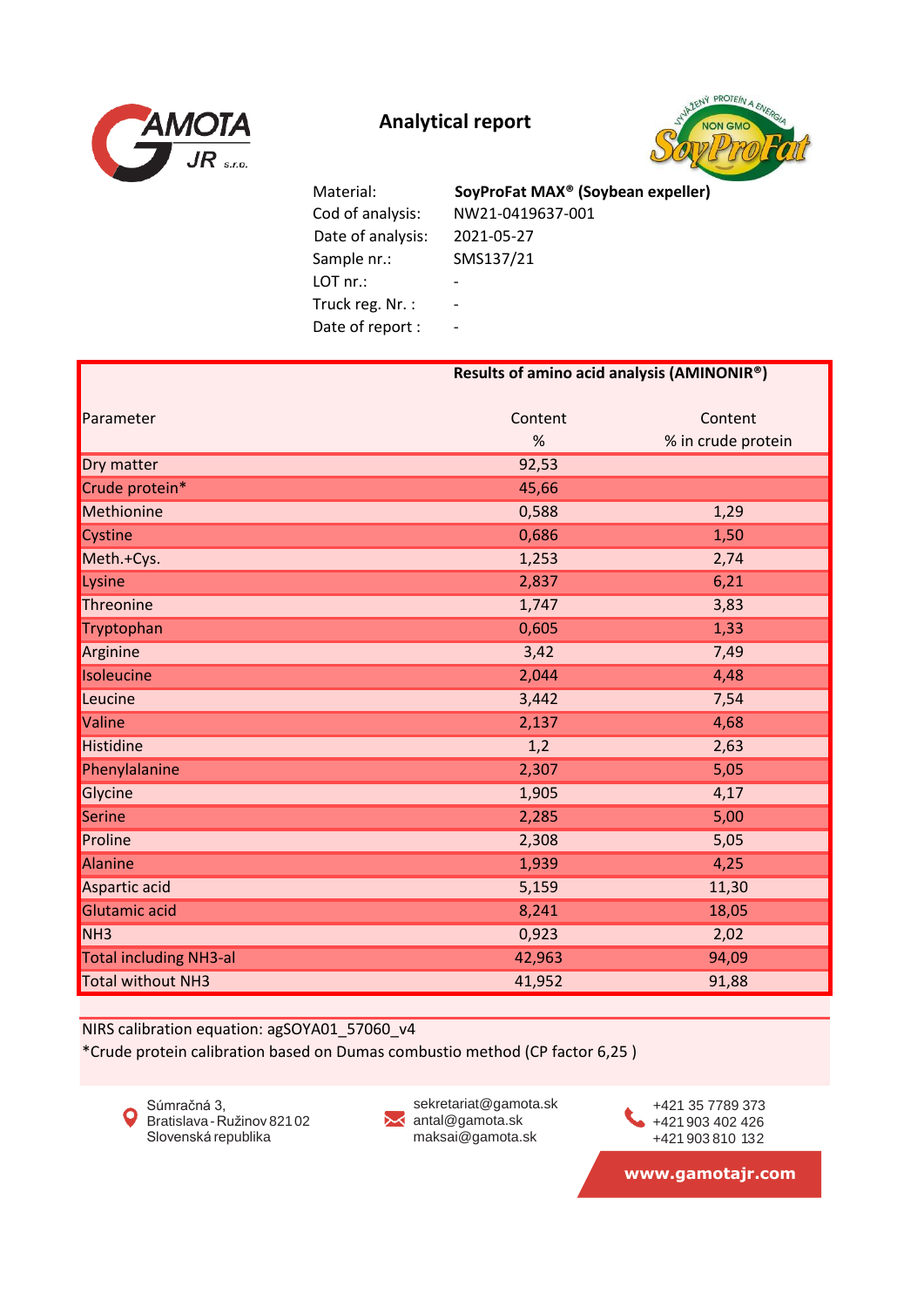



 Cod of analysis: NW21-0419637-001 Date of analysis: 2021-05-27 Sample nr.: SMS137/21 LOT nr.: - Truck reg. Nr. : -Date of report : -Material: **SoyProFat MAX® (Soybean expeller)**

|                                   | Analitical report (AMINOProx®) |  |
|-----------------------------------|--------------------------------|--|
| Parameter                         | Content %                      |  |
| Crude protein                     | 45,655                         |  |
| <b>Ether extract</b>              | 8,7                            |  |
| Crude fiber                       | 4,8                            |  |
| Crude ash                         | 6,3                            |  |
| Starch                            | 0,8                            |  |
| <b>Acid Detergent Fibre (ADF)</b> | 6,9                            |  |
| Neutral Detergent Fiber (NDF)     | 10,2                           |  |
| Sugar                             | 9,1                            |  |
| Phosphorus (mg/kg)                | 5866                           |  |
| Pgytic Phosphorus estim. (mg/kg)  | 3520                           |  |

NIRS calibration equation: pgSOYA33\_111872\_v4

Súmračná 3,  $\mathbf{o}$ Bratislava-Ružinov 82102 Slovenská republika

sekretariat@gamota.sk **X** antal@gamota.sk maksai@gamota.sk

+421 903 402 426 +421 903 810 132 +421 35 7789 373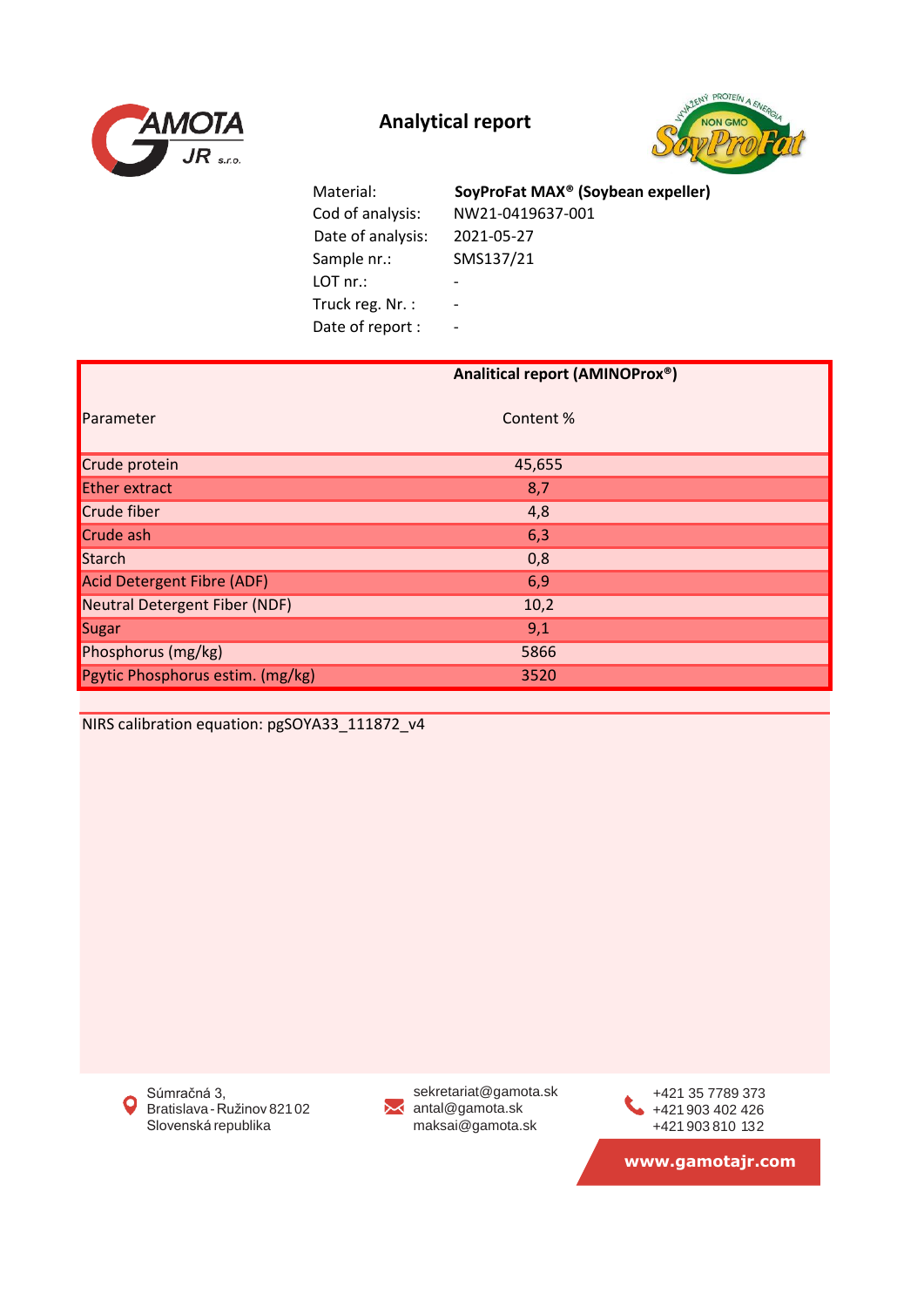



 Cod of analysis: NW21-0419637-001 Date of analysis: 2021-05-27 Sample nr.: SMS137/21 LOT nr.: - Truck reg. Nr. : -Date of report : -

Material: **SoyProFat MAX® (Soybean expeller)**

|                                                | Energy content (AMINONRG®) |  |  |
|------------------------------------------------|----------------------------|--|--|
| Parameter                                      | Amount                     |  |  |
| Gross Energy MJ/kg                             | 19,791                     |  |  |
| <b>Gross Energy kcal/kg</b>                    | 4727                       |  |  |
| Digestable Energy Growing pigs (DE) MJ/kg      | 17,26                      |  |  |
| Digestable Energy Growing pigs (DE) Kcal/kg    | 4122                       |  |  |
| Digestable Energy Sows (DE) MJ/kg              | 18,727                     |  |  |
| Digestable Energy Sows (DE) MJ/kg              | 4473                       |  |  |
| Metabolisable Energy Growing pigs (ME) MJ/kg   | 16,207                     |  |  |
| Metabolisable Energy Growing pigs (ME) Kcal/kg | 3871                       |  |  |
| Metabolisable Energy Sows (ME) MJ/kg           | 17,454                     |  |  |
| Metabolisable Energy Sows (ME) Kcal/kg         | 4169                       |  |  |
| Net energy Growing pigs (NE) MJ/kg             | 10,683                     |  |  |
| Net energy Growing pigs (NE) Kcal/kg           | 2552                       |  |  |
| Net energy Sows (NE) MJ/kg                     | 11,705                     |  |  |
| Net energy Sows (NE) Kcal/kg                   | 2796                       |  |  |
| Apparent Metabolisable energy (AMEn) Kcal/kg   | 11,417                     |  |  |
| Apparent Metabolisable energy (AMEn) MJ/kg     | 2727                       |  |  |

Súmračná 3,  $\mathbf Q$ Bratislava-Ružinov 82102 Slovenská republika



sekretariat@gamota.sk antal@gamota.sk maksai@gamota.sk

+421 903 402 426 +421 903 810 132 +421 35 7789 373